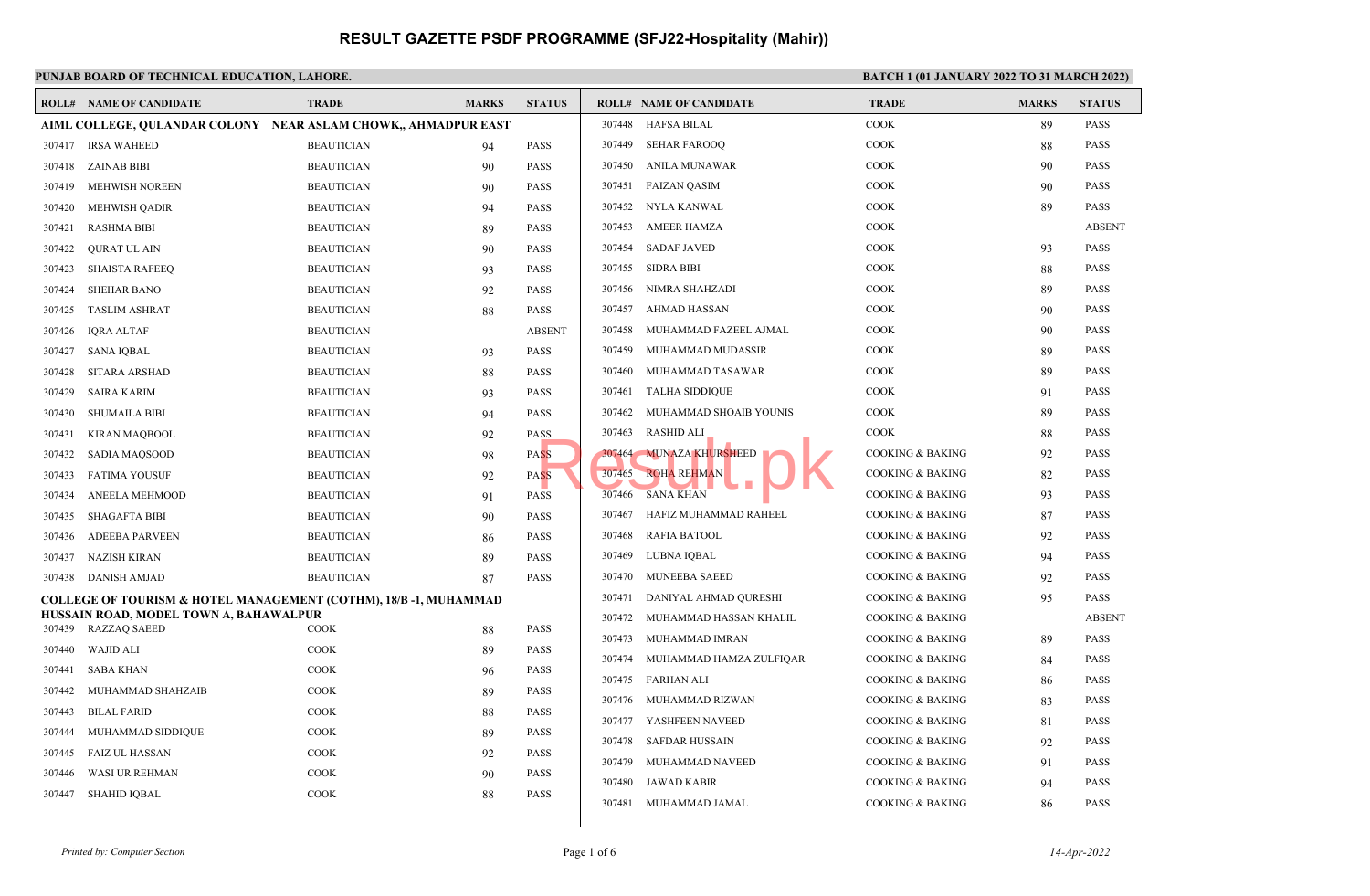| PUNJAB BOARD OF TECHNICAL EDUCATION, LAHORE.               |                                                                |                             |              |                     | <b>BATCH 1 (01 JANUARY 2022 TO 31 MARCH 2022)</b> |                                                                          |                   |              |               |
|------------------------------------------------------------|----------------------------------------------------------------|-----------------------------|--------------|---------------------|---------------------------------------------------|--------------------------------------------------------------------------|-------------------|--------------|---------------|
|                                                            | <b>ROLL# NAME OF CANDIDATE</b>                                 | <b>TRADE</b>                | <b>MARKS</b> | <b>STATUS</b>       |                                                   | <b>ROLL# NAME OF CANDIDATE</b>                                           | <b>TRADE</b>      | <b>MARKS</b> | <b>STATUS</b> |
| 307482                                                     | MUHAMMAD TALHA TARIQ                                           | <b>COOKING &amp; BAKING</b> |              | <b>ABSENT</b>       |                                                   | 307513 SYEDA RIDA SARFRAZ                                                | <b>BEAUTICIAN</b> | 92           | <b>PASS</b>   |
| 307483                                                     | <b>AQSA NAZEER</b>                                             | <b>COOKING &amp; BAKING</b> | 83           | PASS                | 307514                                            | IORA ASLAM                                                               | <b>BEAUTICIAN</b> | 93           | <b>PASS</b>   |
| 307484                                                     | <b>MARIA NAZEER</b>                                            | <b>COOKING &amp; BAKING</b> | 81           | PASS                | 307515                                            | RIDA KHALID                                                              | <b>BEAUTICIAN</b> | 91           | <b>PASS</b>   |
| 307485                                                     | BAKHTAVER KHAN KHRAL                                           | <b>COOKING &amp; BAKING</b> | 84           | PASS                | 307516                                            | ZUHRA                                                                    | <b>BEAUTICIAN</b> | 92           | <b>PASS</b>   |
| 307486                                                     | MUHAMMAD WASEEM                                                | <b>COOKING &amp; BAKING</b> | 78           | <b>PASS</b>         |                                                   | 307517 IRUM SHAHZADI                                                     | <b>BEAUTICIAN</b> | 93           | <b>PASS</b>   |
| 307487                                                     | JAVERIA GULSHAN                                                | COOKING & BAKING            | 78           | PASS                | 307518                                            | MAHA AMRAN                                                               | <b>BEAUTICIAN</b> | 92           | <b>PASS</b>   |
| 307488                                                     | HUMAIRA YUNAS                                                  | <b>COOKING &amp; BAKING</b> | 82           | PASS                | 307519                                            | NIMRA SHAHZADI                                                           | <b>BEAUTICIAN</b> | 92           | <b>PASS</b>   |
| 307489                                                     | <b>MEHRAN BASHIR</b>                                           | <b>COOKING &amp; BAKING</b> | 79           | PASS                | 307520                                            | ALISHBA RANI                                                             | <b>BEAUTICIAN</b> | 90           | <b>PASS</b>   |
| 307490                                                     | <b>KOMAL JAVED</b>                                             | <b>COOKING &amp; BAKING</b> | 87           | PASS                | 307521                                            | ZAHRA BANO                                                               | <b>BEAUTICIAN</b> | 92           | <b>PASS</b>   |
|                                                            | 307491 AANISA TAYYEBAH ARIF                                    | <b>COOKING &amp; BAKING</b> | 86           | PASS                | 307522                                            | FARHANA                                                                  | <b>BEAUTICIAN</b> | 89           | <b>PASS</b>   |
|                                                            | COLLEGE OF TOURISM & HOTEL MANAGEMENT (COTHM), 35- Y, FAIZAN E |                             |              |                     | 307523                                            | <b>KIRAN ASLAM</b>                                                       | <b>BEAUTICIAN</b> | 90           | <b>PASS</b>   |
|                                                            | MADINA ROAD MADINA TOWN, FAISALABAD<br>307492 RUKHSAR          | <b>CHEF</b>                 | 90           | PASS                | 307524                                            | <b>USHA ASHRAF</b>                                                       | <b>BEAUTICIAN</b> | 88           | <b>PASS</b>   |
| 307493                                                     | MUHAMMAD ZAID BIN ABID                                         | <b>CHEF</b>                 | 90           | PASS                | 307525                                            | ASIFA                                                                    | <b>BEAUTICIAN</b> | 88           | <b>PASS</b>   |
| 307494                                                     | MUHAMMAD ZEESHAN                                               | <b>CHEF</b>                 |              | <b>ABSENT</b>       | 307526                                            | KAINAT                                                                   | <b>BEAUTICIAN</b> | 89           | <b>PASS</b>   |
| 307495                                                     | MUHAMMAD SHAYAN ARIF                                           | <b>CHEF</b>                 | 91           | PASS                | 307527                                            | AMINA RAHAT                                                              | <b>BEAUTICIAN</b> | 91           | <b>PASS</b>   |
| 307496                                                     | MUHAMMAD DANIAL                                                | <b>CHEF</b>                 |              | <b>PASS</b>         | 307528                                            | AMBREEN GUL                                                              | <b>BEAUTICIAN</b> | 90           | <b>PASS</b>   |
| 307497                                                     | MUHAMMAD ZAHEER                                                | <b>CHEF</b>                 | 91           | PASS                |                                                   | 307529 NAILA ARSHAD                                                      | <b>BEAUTICIAN</b> | 90           | <b>PASS</b>   |
| 307498                                                     |                                                                | <b>CHEF</b>                 | 90           |                     | 307530                                            | <b>MEHNAZ AYYUB</b>                                                      | <b>BEAUTICIAN</b> | 88           | <b>PASS</b>   |
| 307499                                                     | AYESHA NAZ                                                     | <b>CHEF</b>                 | 90           | <b>PASS</b><br>PASS | 307531                                            | <b>SAMAN SAEED</b>                                                       | <b>BEAUTICIAN</b> | 89           | <b>PASS</b>   |
|                                                            | <b>SADIA PARVEEN</b>                                           |                             | 92           |                     |                                                   | 307532 FAIZA KHALEEL                                                     | <b>BEAUTICIAN</b> | 92           | <b>PASS</b>   |
| 307500                                                     | <b>USMAN RAZZAQ</b>                                            | <b>CHEF</b>                 | 90           | <b>PASS</b>         |                                                   | PI TECHNICAL INSTITUTE, PLOT NO. 19, STREET NO. 02, COL AMAN ULLAH ROAD, |                   |              |               |
| 307501                                                     | ABDUL REHMAN ASHFAQ                                            | <b>CHEF</b>                 | 91           | <b>PASS</b>         |                                                   | <b>BHARA KAHU, ISLAMABAD</b>                                             |                   |              |               |
| 307502                                                     | ALI HASSAN                                                     | <b>CHEF</b>                 | 81           | PASS                |                                                   | 307533 TANZEELA TAHIR                                                    | <b>BEAUTICIAN</b> | 79           | <b>PASS</b>   |
| 307503                                                     | QURRAT UL AIN ZAFAR                                            | <b>CHEF</b>                 | 84           | <b>PASS</b>         | 307534                                            | IZZAT BIBI                                                               | <b>BEAUTICIAN</b> | 72           | <b>PASS</b>   |
| 307504                                                     | <b>BILAL SHOUKAT</b>                                           | <b>CHEF</b>                 | 83           | PASS                | 307535                                            | SHANZA HABIB                                                             | <b>BEAUTICIAN</b> | 65           | <b>PASS</b>   |
| 307505                                                     | ANSA ASHFAQ AHMAD                                              | <b>CHEF</b>                 | 88           | PASS                | 307536                                            | NEELAM ISHTIAQ                                                           | <b>BEAUTICIAN</b> | 70           | <b>PASS</b>   |
| 307506                                                     | <b>SUMBAL SHAHEEN</b>                                          | <b>CHEF</b>                 | 88           | <b>PASS</b>         | 307537                                            | AYESHA SARWAR                                                            | <b>BEAUTICIAN</b> | 71           | <b>PASS</b>   |
| 307507                                                     | ALI HAIDAR                                                     | <b>CHEF</b>                 | 92           | <b>PASS</b>         | 307538                                            | <b>ANOSHA PARVEEN</b>                                                    | <b>BEAUTICIAN</b> | 73           | <b>PASS</b>   |
| 307508                                                     | SYED ASAD ALI SHAH                                             | <b>CHEF</b>                 | 92           | PASS                | 307539                                            | SHAHANA WAZIR                                                            | <b>BEAUTICIAN</b> | 66           | <b>PASS</b>   |
| 307509                                                     | <b>MOMAL KHALIQ</b>                                            | <b>CHEF</b>                 | 90           | PASS                | 307540                                            | SYEDA QURAT UL AIN                                                       | <b>BEAUTICIAN</b> | 64           | <b>PASS</b>   |
| 307510                                                     | MEHWISH BASHIR                                                 | <b>CHEF</b>                 | 92           | PASS                | 307541                                            | <b>MAHNOOR KHAN</b>                                                      | <b>BEAUTICIAN</b> | 67           | <b>PASS</b>   |
| LAHORE COLLEGE OF SCIENCE & COMMERCE, MAIN AMIN PUR BAZAR, |                                                                |                             |              |                     | 307542                                            | <b>HIFZA ASIF</b>                                                        | <b>BEAUTICIAN</b> | 69           | <b>PASS</b>   |
|                                                            | NARWALA BANGLOW, LEHAL ROAD, FAISALABAD<br>307511 ARUBA RAUF   | <b>BEAUTICIAN</b>           | 91           | PASS                | 307543                                            | AYESHA AKRAM                                                             | <b>BEAUTICIAN</b> | 92           | <b>PASS</b>   |
|                                                            | 307512 FARAH KOUSAR                                            | <b>BEAUTICIAN</b>           | 91           | <b>PASS</b>         | 307544                                            | MARIAM MUBASHIR                                                          | <b>BEAUTICIAN</b> | 70           | <b>PASS</b>   |
|                                                            |                                                                |                             |              |                     |                                                   |                                                                          |                   |              |               |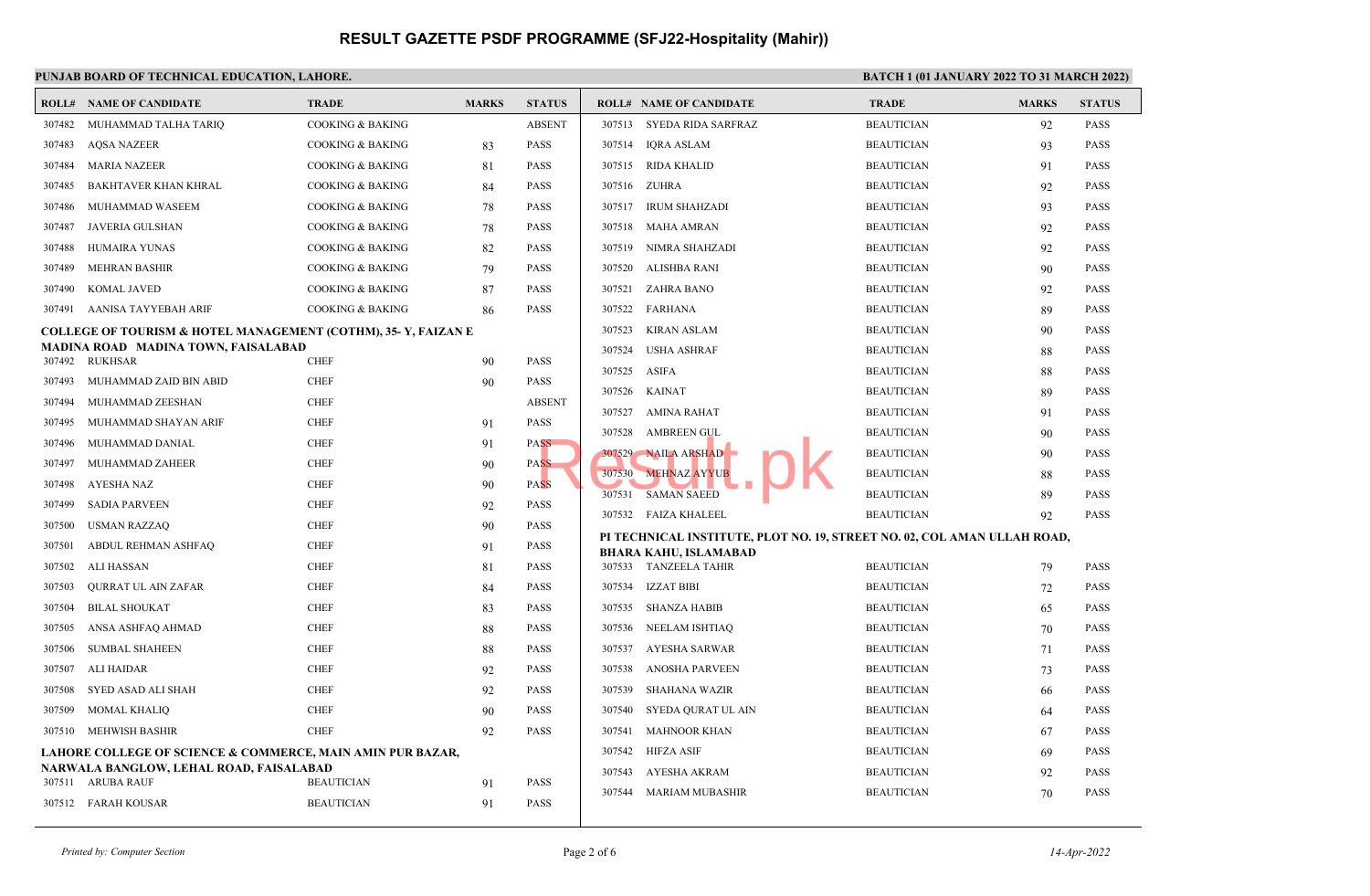#### **PUNJAB BOARD OF TECHNICAL EDUCATION, LAHORE. BATCH 1 (01 JANUARY 2022 TO 31 MARCH 2022)**

|        | <b>ROLL# NAME OF CANDIDATE</b> | <b>TRADE</b>      | <b>MARKS</b> | <b>STATUS</b> |                  | <b>ROLL# NAME OF CANDIDATE</b>                                                                                       | <b>TRADE</b>                           | <b>MARKS</b> | <b>STATUS</b>              |
|--------|--------------------------------|-------------------|--------------|---------------|------------------|----------------------------------------------------------------------------------------------------------------------|----------------------------------------|--------------|----------------------------|
| 307545 | MARIA AKRAM                    | <b>BEAUTICIAN</b> | 91           | <b>PASS</b>   |                  | 307579 TOOBA KHALID                                                                                                  | <b>COOK</b>                            | 88           | <b>PASS</b>                |
| 307546 | KHADIJA BIBI                   | <b>BEAUTICIAN</b> | 78           | <b>PASS</b>   |                  | 307580 SYEDA NIDA IMRAN KAZMI                                                                                        | <b>COOK</b>                            | 73           | <b>PASS</b>                |
| 307547 | <b>AANSA ZAHEER</b>            | <b>BEAUTICIAN</b> | 71           | <b>PASS</b>   |                  | <b>COLLEGE OF INTERNATIONAL SKILLS DEVELOPMENT (CISD), 2-A RACE COURSE</b>                                           |                                        |              |                            |
| 307548 | <b>MUQADAS NOOR</b>            | <b>BEAUTICIAN</b> | 80           | <b>PASS</b>   | 307581 ASMA      | ROAD, SHADMAN CHOWK,, LAHORE                                                                                         | <b>BEAUTICIAN</b>                      |              | <b>ABSENT</b>              |
| 307549 | <b>KINZA RIAZ</b>              | <b>BEAUTICIAN</b> | 79           | <b>PASS</b>   | 307582           |                                                                                                                      | <b>BEAUTICIAN</b>                      |              | <b>PASS</b>                |
| 307550 | <b>SAHAR JAMIL</b>             | <b>BEAUTICIAN</b> | 77           | <b>PASS</b>   | 307583           | ADDIYA SHOUKAT<br>SABA RIAZ                                                                                          | <b>BEAUTICIAN</b>                      | 91           | <b>PASS</b>                |
| 307551 | <b>RAZIA BIBI</b>              | <b>BEAUTICIAN</b> | 74           | <b>PASS</b>   |                  | MALIHA                                                                                                               |                                        | 91           |                            |
| 307552 | <b>RUKHSAR BIBI</b>            | <b>BEAUTICIAN</b> | 75           | <b>PASS</b>   | 307584<br>307585 | CHAUDHARY DANISH ALI                                                                                                 | <b>BEAUTICIAN</b><br><b>BEAUTICIAN</b> | 100          | <b>PASS</b><br><b>PASS</b> |
| 307553 | <b>NADIA ABBASI</b>            | <b>BEAUTICIAN</b> | 67           | <b>PASS</b>   |                  |                                                                                                                      |                                        | 89           |                            |
| 307554 | SAJIDA ABDUL SHAKOOR           | <b>COOK</b>       | 78           | <b>PASS</b>   | 307586           | <b>MEHWISH</b>                                                                                                       | <b>BEAUTICIAN</b>                      | 89           | <b>PASS</b>                |
| 307555 | MALIK HAMEER MEHMOOD           | COOK              | 73           | <b>PASS</b>   | 307587           | <b>ZUNAIR ABID</b>                                                                                                   | <b>BEAUTICIAN</b>                      | 88           | <b>PASS</b>                |
| 307556 | AIZAH QAMAR                    | COOK              | 92           | <b>PASS</b>   | 307588           | <b>SULEMAN ASHFAQ</b>                                                                                                | <b>BEAUTICIAN</b>                      | 90           | <b>PASS</b>                |
| 307557 | NOMAN NASIR                    | <b>COOK</b>       | 89           | <b>PASS</b>   | 307589           | DAIM JAVED                                                                                                           | <b>BEAUTICIAN</b>                      | 89           | <b>PASS</b>                |
| 307558 | <b>SALMA SHABIR</b>            | COOK              | 75           | PASS          | 307590           | FAIZAN IMRAN                                                                                                         | <b>BEAUTICIAN</b>                      | 95           | <b>PASS</b>                |
| 307559 | ZAIN IQBAL                     | COOK              | 86           | <b>PASS</b>   | 307591           | <b>CHAND</b>                                                                                                         | <b>BEAUTICIAN</b>                      | 88           | <b>PASS</b>                |
| 307560 | <b>WAJIHA BIBI</b>             | COOK              | 84           | <b>PASS</b>   | 307592           | SHAHZAIB AMIN                                                                                                        | <b>BEAUTICIAN</b>                      | 89           | <b>PASS</b>                |
| 307561 | <b>UMAIR SHAHZAD</b>           | COOK              | 81           | <b>PASS</b>   | 307593           | <b>SARWAR BIBI</b>                                                                                                   | <b>BEAUTICIAN</b>                      | 94           | <b>PASS</b>                |
| 307562 | ANEEQA ARSHAD                  | COOK              | 85           | <b>PASS</b>   |                  | 307594 NABIHA                                                                                                        | <b>BEAUTICIAN</b>                      | 91           | <b>PASS</b>                |
| 307563 | <b>SAMRA NAZ</b>               | COOK              | 84           | <b>PASS</b>   |                  | 307595 AYESHA SHAHZAD                                                                                                | <b>BEAUTICIAN</b>                      | 100          | PASS                       |
| 307564 | <b>HASHAM FAZAL</b>            | <b>COOK</b>       | 87           | <b>PASS</b>   |                  | 307596 NIMRA TANVEER                                                                                                 | <b>BEAUTICIAN</b>                      | 88           | <b>PASS</b>                |
| 307565 | <b>SANIA NAVEED</b>            | COOK              | 88           | <b>PASS</b>   |                  | 307597 MAHNOOR                                                                                                       | <b>BEAUTICIAN</b>                      | 88           | <b>PASS</b>                |
| 307566 | MUHAMMAD HAMZA                 | COOK              | 87           | PASS          |                  | 307598 NAILA MANSHA                                                                                                  | <b>BEAUTICIAN</b>                      | 77           | <b>PASS</b>                |
| 307567 | MISBAH IFTIKHAR                | COOK              | 86           | <b>PASS</b>   |                  | COLLEGE OF TOURISM & HOTEL MANAGEMENT (COTHM), 10-B IQBAL AVENUE,<br>NEAR SHOUKAT KHANAM HOSPITAL JOHAR TOWN, LAHORE |                                        |              |                            |
| 307568 | <b>TANIA BIBI</b>              | COOK              | 87           | <b>PASS</b>   |                  | 307599 SAMRA RAFIQ                                                                                                   | <b>COOK</b>                            | 93           | <b>PASS</b>                |
| 307569 | MEHWISH NAWAZ                  | COOK              | 82           | <b>PASS</b>   | 307600           | HIRA SALEEM                                                                                                          | <b>COOK</b>                            | 79           | <b>PASS</b>                |
| 307570 | MUHAMMAD SUBHAN ABBASI         | COOK              | 86           | <b>PASS</b>   | 307601           | WAJEEHA JAVAID                                                                                                       | <b>COOK</b>                            | 91           | <b>PASS</b>                |
| 307571 | NABILA KOUSAR                  | COOK              | 82           | <b>PASS</b>   | 307602           | AROMA SOHAIL                                                                                                         | COOK                                   | 62           | <b>PASS</b>                |
| 307572 | MAJIDA ABDUL SHAKOOR           | COOK              | 83           | <b>PASS</b>   | 307603           | <b>SHOAIB ALI</b>                                                                                                    | COOK                                   | 90           | <b>PASS</b>                |
| 307573 | MUHAMMAD ABDULLAH              | <b>COOK</b>       | 87           | <b>PASS</b>   | 307604           | <b>RISAL ABID</b>                                                                                                    | <b>COOK</b>                            | 78           | <b>PASS</b>                |
| 307574 | <b>AWAIS KAZIM</b>             | COOK              | 88           | <b>PASS</b>   | 307605           | MUBBASHAR IQBAL                                                                                                      | COOK                                   | 97           | <b>PASS</b>                |
| 307575 | AMMARA ADIL                    | COOK              | 89           | <b>PASS</b>   | 307606           | <b>KASHAF TARIQ</b>                                                                                                  | COOK                                   | 88           | <b>PASS</b>                |
| 307576 | <b>RIDA ZAHRA</b>              | COOK              | 90           | <b>PASS</b>   | 307607           | SYED FARHAN ALI ZAIDI                                                                                                | COOK                                   | 78           | <b>PASS</b>                |
| 307577 | RIMSHA HABIB                   | COOK              | 85           | <b>PASS</b>   | 307608           | MUHAMMAD UMAR                                                                                                        | <b>COOK</b>                            |              | <b>ABSENT</b>              |
| 307578 | NOOR UL FIZA BIBI              | <b>COOK</b>       | 88           | <b>PASS</b>   | 307609           | RASHID ALI                                                                                                           | <b>COOK</b>                            | 85           | <b>PASS</b>                |
|        |                                |                   |              |               |                  |                                                                                                                      |                                        |              |                            |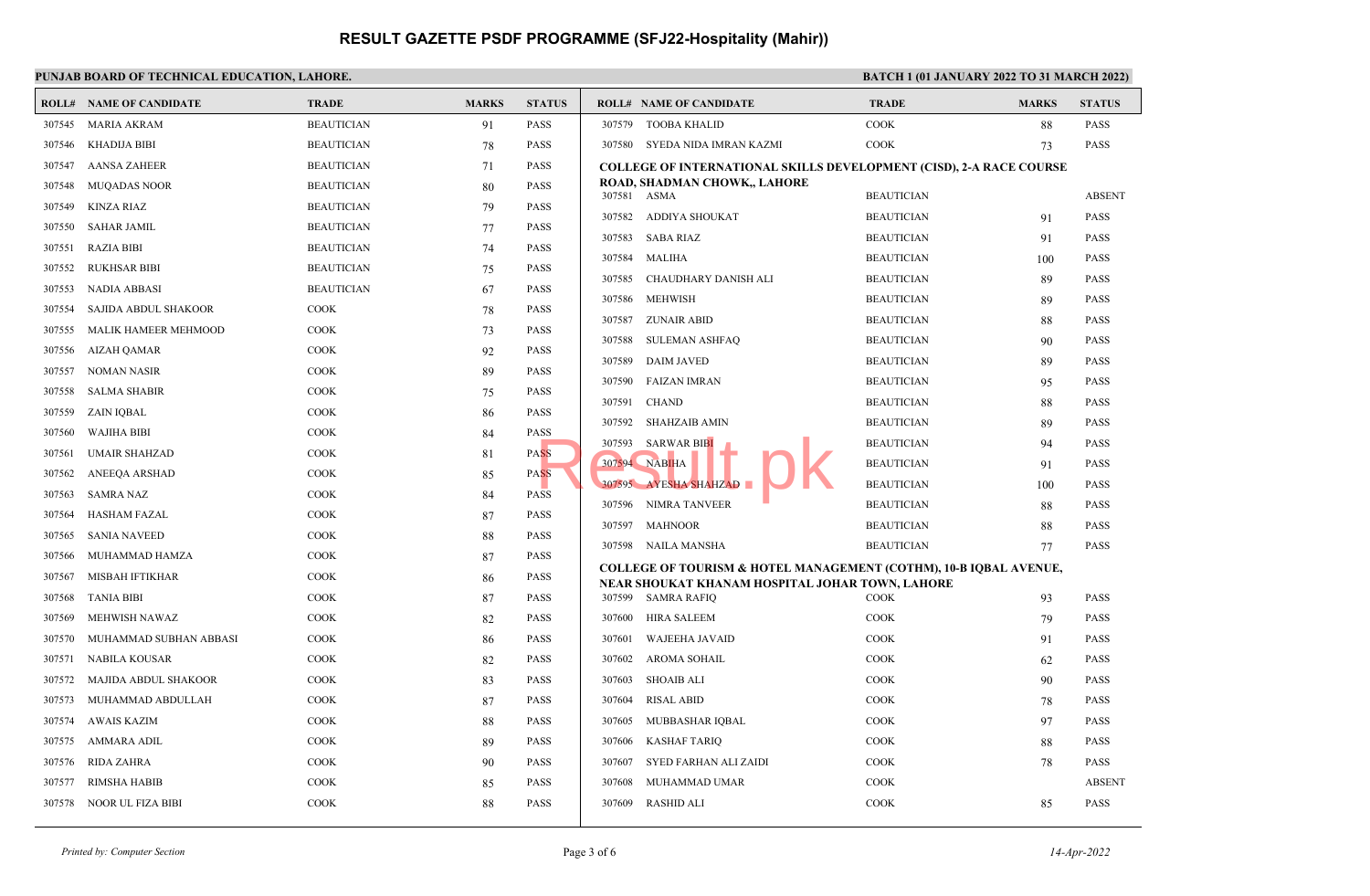## PUNJAB BOARD OF TECHNICAL EDUCATION, LAHORE. **BATCH 1 (01 JANUARY 2022 TO 31 MARCH 2022**)

|        | <b>ROLL# NAME OF CANDIDATE</b> | <b>TRADE</b>                | <b>MARKS</b> | <b>STATUS</b> |                  | <b>ROLL# NAME OF CANDIDATE</b>                                                                                 | <b>TRADE</b>                | <b>MARKS</b> | <b>STATUS</b> |
|--------|--------------------------------|-----------------------------|--------------|---------------|------------------|----------------------------------------------------------------------------------------------------------------|-----------------------------|--------------|---------------|
| 307610 | MUHAMMAD ZULNURAN              | COOK                        | 100          | <b>PASS</b>   | 307644           | MALAIKA KAMRAN                                                                                                 | <b>COOKING &amp; BAKING</b> | 88           | <b>PASS</b>   |
| 307611 | <b>RAHAT NADEEM</b>            | <b>COOK</b>                 | 78           | <b>PASS</b>   | 307645           | <b>MAHNOOR RAUF</b>                                                                                            | <b>COOKING &amp; BAKING</b> |              | <b>ABSENT</b> |
| 307612 | SALMAN MASIH                   | <b>COOK</b>                 | 97           | <b>PASS</b>   | 307646           | MUHAMMAD HASSAN                                                                                                | <b>COOKING &amp; BAKING</b> | 88           | <b>PASS</b>   |
| 307613 | <b>SAUD AZAM</b>               | <b>COOK</b>                 | 97           | <b>PASS</b>   | 307647           | MUHAMMAD DANIYAL                                                                                               | <b>COOKING &amp; BAKING</b> | 75           | <b>PASS</b>   |
| 307614 | <b>TANZEELA NOOR</b>           | <b>COOK</b>                 | 96           | <b>PASS</b>   | 307648           | MUHAMMAD NOMAN                                                                                                 | <b>COOKING &amp; BAKING</b> | 89           | <b>PASS</b>   |
| 307615 | MUHAMMAD WASEEM                | <b>COOK</b>                 | 100          | <b>PASS</b>   | 307649           | MUHAMMAD WAQAS SARWAR                                                                                          | <b>COOKING &amp; BAKING</b> | 85           | <b>PASS</b>   |
| 307616 | <b>TOUSEEF AHMAD</b>           | <b>COOK</b>                 | 79           | <b>PASS</b>   | 307650           | SHERAZ ALI                                                                                                     | <b>COOKING &amp; BAKING</b> | 95           | <b>PASS</b>   |
| 307617 | <b>UMAIR ZAHOOR</b>            | COOK                        | 100          | <b>PASS</b>   | 307651           | <b>SHAH BANO</b>                                                                                               | <b>COOKING &amp; BAKING</b> | 82           | <b>PASS</b>   |
| 307618 | <b>MEHTAB RAZA</b>             | COOK                        | 78           | <b>PASS</b>   | 307652           | <b>SHIREEN AHMED</b>                                                                                           | <b>COOKING &amp; BAKING</b> | 89           | <b>PASS</b>   |
| 307619 | <b>SHAMROZE ASIF</b>           | <b>COOK</b>                 | 100          | <b>PASS</b>   | 307653           | MUBASHIR KHURSHEED                                                                                             | <b>COOKING &amp; BAKING</b> | 90           | <b>PASS</b>   |
| 307620 | MARYAM                         | <b>COOK</b>                 | 100          | <b>PASS</b>   |                  | <b>COLLEGE OF TOURISM &amp; HOTEL MANAGEMENT (COTHM),, S C AYESHA</b>                                          |                             |              |               |
| 307621 | MUHAMMAD BILAL HAMZA           | <b>COOK</b>                 | 99           | <b>PASS</b>   | SIDDIOUA         | ROAD, BEHIND EFU HOUSE, JAIL ROAD,, LAHORE                                                                     | <b>CHEF</b>                 |              | <b>PASS</b>   |
| 307622 | <b>IJAZ UR REHMAN</b>          | COOK                        | 100          | <b>PASS</b>   |                  | 307654 IMRANA ABID                                                                                             | <b>CHEF</b>                 | 87           | <b>PASS</b>   |
| 307623 | UMAIR AHMED                    | <b>COOK</b>                 | 90           | <b>PASS</b>   | 307655<br>307656 | HAFIZ HAMZA BASHIR<br>MUHAMMAD ZAMAN                                                                           | <b>CHEF</b>                 | 89           | <b>PASS</b>   |
| 307624 | SAIF ALI                       | <b>COOK</b>                 | 79           | <b>PASS</b>   | 307657           | MIAN BADAR AHMAD                                                                                               | <b>CHEF</b>                 | 85           | <b>PASS</b>   |
| 307625 | KAINAT MASOOD                  | <b>COOK</b>                 | 78           | <b>PASS</b>   | 307658           | ADEELA                                                                                                         | <b>CHEF</b>                 | 80           | <b>PASS</b>   |
| 307626 | <b>RAMEEN</b>                  | <b>COOKING &amp; BAKING</b> | 74           | <b>PASS</b>   | 307659 NIDA      |                                                                                                                | <b>CHEF</b>                 | 85           | <b>PASS</b>   |
| 307627 | ABEEHA NAWAZ                   | <b>COOKING &amp; BAKING</b> | 96           | <b>PASS</b>   |                  | 307660 SAMRA ZARRY                                                                                             | <b>CHEF</b>                 | 80           | <b>PASS</b>   |
| 307628 | <b>SABIHA GULL</b>             | <b>COOKING &amp; BAKING</b> | 78           | <b>PASS</b>   | 307661           | <b>CHRISTOPHER</b>                                                                                             | <b>CHEF</b>                 | 83           | <b>PASS</b>   |
| 307629 | MUHAMMAD ABDULLAH              | <b>COOKING &amp; BAKING</b> | 77           | <b>PASS</b>   |                  | ALISHBA IQBAL                                                                                                  | <b>CHEF</b>                 | 80           | <b>PASS</b>   |
| 307630 | SHAZAM ALI                     | <b>COOKING &amp; BAKING</b> | 94           | <b>PASS</b>   | 307662<br>307663 | KOMAL                                                                                                          | <b>CHEF</b>                 | 89           | <b>PASS</b>   |
| 307631 | MUHAMMAD RAMZAN                | <b>COOKING &amp; BAKING</b> | 73           | <b>PASS</b>   |                  |                                                                                                                | <b>CHEF</b>                 | 98<br>97     | <b>PASS</b>   |
| 307632 | FAHAD ALI SOHAIL               | <b>COOKING &amp; BAKING</b> | 87           | <b>PASS</b>   | 307664<br>307665 | WARDA NADEEM<br><b>DAIM BIN NAEEM</b>                                                                          | <b>CHEF</b>                 |              | <b>ABSENT</b> |
| 307633 | <b>BESMA MASOOD</b>            | <b>COOKING &amp; BAKING</b> | 89           | <b>PASS</b>   |                  |                                                                                                                | <b>CHEF</b>                 |              | <b>PASS</b>   |
| 307634 | <b>LALA RUKH</b>               | <b>COOKING &amp; BAKING</b> | 81           | <b>PASS</b>   | 307666<br>307667 | <b>KASHIF SAEED</b><br>AHMED RAZA                                                                              | <b>CHEF</b>                 | 75           | <b>PASS</b>   |
| 307635 | AMNA TARIQ                     | <b>COOKING &amp; BAKING</b> | 78           | <b>PASS</b>   | 307668           | <b>FAISAL SHAZAD</b>                                                                                           | <b>CHEF</b>                 | 80           | <b>PASS</b>   |
| 307636 | ATTA UR REHMAN                 | <b>COOKING &amp; BAKING</b> | 83           | PASS          | 307669           | <b>BISMA JAMSHAID</b>                                                                                          | <b>CHEF</b>                 | 83           | <b>PASS</b>   |
| 307637 | KHADIJA RAFIQUE                | <b>COOKING &amp; BAKING</b> | 81           | <b>PASS</b>   |                  |                                                                                                                |                             | 94           |               |
| 307638 | ABDULLAH                       | <b>COOKING &amp; BAKING</b> | 96           | <b>PASS</b>   | 307670           | ABUBAKR AKRAM                                                                                                  | <b>CHEF</b>                 | 88           | <b>PASS</b>   |
| 307639 | LAIBA MUDASSAR                 | <b>COOKING &amp; BAKING</b> | 80           | <b>PASS</b>   | 307671           | MUHAMMAD WASEEM                                                                                                | <b>CHEF</b>                 | 75           | <b>PASS</b>   |
| 307640 | YASIR SHAFIQ                   | <b>COOKING &amp; BAKING</b> | 72           | <b>PASS</b>   |                  | 307672 SYED MUHAMMAD HAMZA YOUNAS                                                                              | <b>CHEF</b>                 | 85           | <b>PASS</b>   |
| 307641 | MUDASSAR ALI                   | <b>COOKING &amp; BAKING</b> | 87           | <b>PASS</b>   |                  | <b>COLLEGE OF TOURISM &amp; HOTEL MANAGEMENT (COTHM), 278-B, GULGASHT</b><br><b>COLONY, BOSAN ROAD, MULTAN</b> |                             |              |               |
| 307642 | MUHAMMAD BILAL                 | <b>COOKING &amp; BAKING</b> | 88           | <b>PASS</b>   |                  | 307673 SHAHBAZ                                                                                                 | <b>COOK</b>                 | 95           | <b>PASS</b>   |
|        | 307643 RAMISHA                 | <b>COOKING &amp; BAKING</b> | 78           | <b>PASS</b>   |                  | 307674 FAISAL AMEER                                                                                            | COOK                        | 90           | <b>PASS</b>   |
|        |                                |                             |              |               |                  |                                                                                                                |                             |              |               |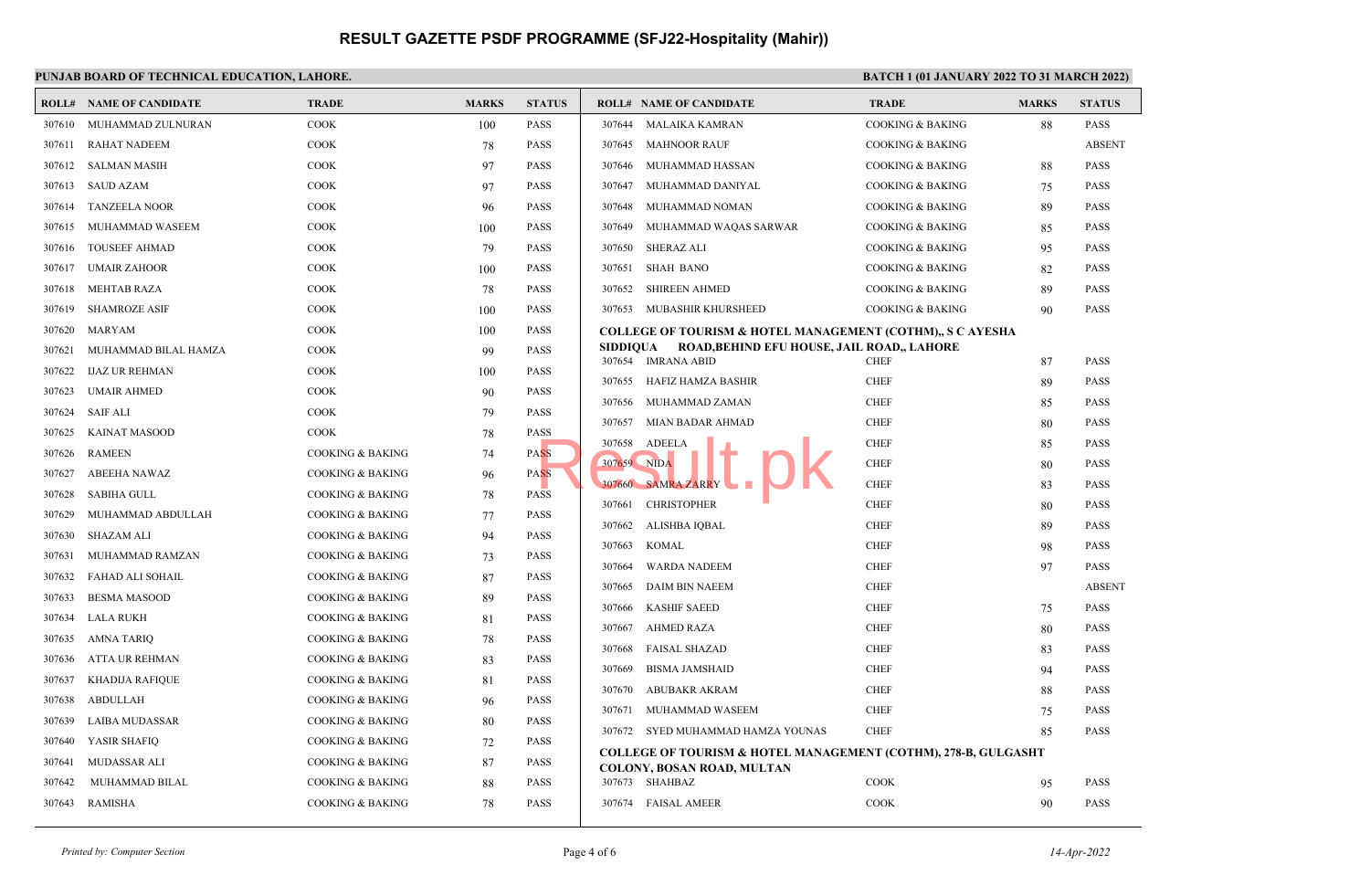## **PUNJAB BOARD OF TECHNICAL EDUCATION, LAHORE.**

|        | <b>ROLL# NAME OF CANDIDATE</b> | <b>TRADE</b>                | <b>MARKS</b> | <b>STATUS</b> |        | <b>ROLL# NAME OF CANDIDATE</b>                                 | <b>TRADE</b>                | <b>MARKS</b> | <b>STATUS</b> |
|--------|--------------------------------|-----------------------------|--------------|---------------|--------|----------------------------------------------------------------|-----------------------------|--------------|---------------|
| 307675 | <b>UMAR AFTAB</b>              | <b>COOK</b>                 | 92           | <b>PASS</b>   | 307709 | <b>AFFIFA ARSHAD</b>                                           | <b>COOKING &amp; BAKING</b> | 91           | <b>PASS</b>   |
| 307676 | MAAZ HASSAN                    | <b>COOK</b>                 | 90           | <b>PASS</b>   |        | 307710 KARIM BILAL                                             | <b>COOKING &amp; BAKING</b> | 93           | <b>PASS</b>   |
| 307677 | MUHAMMAD KASHIF ALI            | <b>COOK</b>                 | 91           | <b>PASS</b>   | 307711 | <b>MARYAM SAHER</b>                                            | <b>COOKING &amp; BAKING</b> | 94           | <b>PASS</b>   |
| 307678 | SANA ISHFAQ                    | COOK                        | 95           | <b>PASS</b>   |        | 307712 AROOJ TANVEER                                           | <b>COOKING &amp; BAKING</b> | 90           | <b>PASS</b>   |
| 307679 | RIDA FATIMA                    | COOK                        | 93           | <b>PASS</b>   |        | 307713 ROHA FARRUKH                                            | <b>COOKING &amp; BAKING</b> | 90           | <b>PASS</b>   |
| 307680 | <b>SAMIA TABASSUM</b>          | <b>COOK</b>                 | 91           | <b>PASS</b>   |        | 307714 FAREEHA RIAZ                                            | <b>COOKING &amp; BAKING</b> | 90           | <b>PASS</b>   |
| 307681 | <b>LARAIB TANVEER</b>          | <b>COOK</b>                 | 90           | <b>PASS</b>   |        | 307715 ARISHMAL ISHFAQ                                         | <b>COOKING &amp; BAKING</b> | 90           | <b>PASS</b>   |
| 307682 | RASHIDA MUHAMMAD YAR           | <b>COOK</b>                 | 90           | <b>PASS</b>   |        | 307716 AMNA BUKHARI                                            | <b>COOKING &amp; BAKING</b> | 90           | <b>PASS</b>   |
| 307683 | <b>FAISAL NAWAZ</b>            | <b>COOK</b>                 | 93           | <b>PASS</b>   | 307717 | MARYAM CHAUDHARY                                               | <b>COOKING &amp; BAKING</b> | 90           | <b>PASS</b>   |
| 307684 | <b>EMAN FATIMA</b>             | <b>COOK</b>                 | 94           | <b>PASS</b>   | 307718 | <b>FARAH WASEEM</b>                                            | <b>COOKING &amp; BAKING</b> | 93           | <b>PASS</b>   |
| 307685 | <b>RAFSHA NAVEED</b>           | COOK                        | 90           | <b>PASS</b>   | 307719 | MUHAMMAD MUZAMIL                                               | <b>COOKING &amp; BAKING</b> | 93           | <b>PASS</b>   |
| 307686 | <b>ASIA QURESHI</b>            | <b>COOK</b>                 | 93           | <b>PASS</b>   | 307720 | MUHAMMAD ZOHAIB                                                | <b>COOKING &amp; BAKING</b> | 93           | <b>PASS</b>   |
| 307687 | AYESHA HABIB                   | <b>COOK</b>                 | 90           | <b>PASS</b>   | 307721 | MUHAMMAD MUZAMMIL FAREED                                       | <b>COOKING &amp; BAKING</b> | 91           | <b>PASS</b>   |
| 307688 | <b>SAMRA NAWAZ</b>             | COOK                        | 95           | <b>PASS</b>   | 307722 | MUHAMMAD FAHAD                                                 | <b>COOKING &amp; BAKING</b> | 90           | <b>PASS</b>   |
| 307689 | <b>AFSHAN ASLAM</b>            | <b>COOK</b>                 | 90           | <b>PASS</b>   | 307723 | <b>ABDUL REHMAN</b>                                            | <b>COOKING &amp; BAKING</b> | 90           | <b>PASS</b>   |
| 307690 | MUHAMMAD ZUBAIR                | <b>COOK</b>                 | 96           | <b>PASS</b>   | 307724 | <b>MANSOOR UL HAQ</b>                                          | <b>COOKING &amp; BAKING</b> | 90           | <b>PASS</b>   |
| 307691 | FAHAD RASHID SHEIKH            | <b>COOK</b>                 | 90           | <b>PASS</b>   |        | 307725 MUHAMMAD IKRAM ALI                                      | <b>COOKING &amp; BAKING</b> | 91           | <b>PASS</b>   |
| 307692 | MUHAMMAD BASHIR                | <b>COOK</b>                 | 91           | <b>PASS</b>   |        | 307726 SALMAN SHABBIR                                          | <b>COOKING &amp; BAKING</b> | 93           | <b>PASS</b>   |
| 307693 | <b>MOBEEN NADEEM</b>           | <b>COOK</b>                 | 90           | <b>PASS</b>   |        | MUX INSTITUTE OF PROFESSIONAL STUDIES, ADDA BAND BOSAN, MULTAN |                             |              |               |
| 307694 | MUHAMMAD ADIL                  | COOK                        | 91           | <b>PASS</b>   |        | 307727 JAVERIA KHAN                                            | <b>BEAUTICIAN</b>           | 95           | <b>PASS</b>   |
| 307695 | MUHAMMAD IMRAN                 | <b>COOK</b>                 | 93           | <b>PASS</b>   | 307728 | AINEE FATIMA                                                   | <b>BEAUTICIAN</b>           | 85           | <b>PASS</b>   |
| 307696 | <b>DUR E SABHEE</b>            | <b>COOK</b>                 | 94           | <b>PASS</b>   | 307729 | RUBINA                                                         | <b>BEAUTICIAN</b>           | 86           | <b>PASS</b>   |
| 307697 | MUHAMMAD ARBI                  | COOK                        | 90           | <b>PASS</b>   |        | 307730 NADIA BIBI                                              | <b>BEAUTICIAN</b>           | 87           | <b>PASS</b>   |
| 307698 | MUHAMMAD HASSAAN               | <b>COOK</b>                 | 93           | <b>PASS</b>   | 307731 | <b>RIMSHA QASIM</b>                                            | <b>BEAUTICIAN</b>           | 96           | <b>PASS</b>   |
| 307699 | USMAN ALI                      | <b>COOK</b>                 | 90           | <b>PASS</b>   | 307732 | <b>SHAGUFTA NAZ</b>                                            | <b>BEAUTICIAN</b>           | 93           | <b>PASS</b>   |
| 307700 | MUHAMMAD SAAD AFZAL            | <b>COOKING &amp; BAKING</b> | 89           | <b>PASS</b>   | 307733 | <b>IQRA BIBI</b>                                               | <b>BEAUTICIAN</b>           | 94           | <b>PASS</b>   |
| 307701 | MUHAMMAD FARHAN                | <b>COOKING &amp; BAKING</b> | 91           | <b>PASS</b>   | 307734 | <b>NAILA ALI</b>                                               | <b>BEAUTICIAN</b>           | 84           | <b>PASS</b>   |
| 307702 | MUHAMMAD HAMMAD HAMZA          | <b>COOKING &amp; BAKING</b> | 93           | <b>PASS</b>   | 307735 | RIMSHA MALIK                                                   | <b>BEAUTICIAN</b>           | 81           | <b>PASS</b>   |
| 307703 | <b>SAQIB RAZA</b>              | COOKING & BAKING            | 89           | <b>PASS</b>   | 307736 | <b>SHAZIA BIBI</b>                                             | <b>BEAUTICIAN</b>           | 82           | <b>PASS</b>   |
| 307704 | NOUSHEEN AZHAR                 | <b>COOKING &amp; BAKING</b> | 93           | <b>PASS</b>   | 307737 | ALISHA AMEER                                                   | <b>BEAUTICIAN</b>           | 83           | <b>PASS</b>   |
| 307705 | IZZA IMRAN                     | <b>COOKING &amp; BAKING</b> | 89           | <b>PASS</b>   | 307738 | <b>SHEHLA ZAFFAR</b>                                           | <b>BEAUTICIAN</b>           | 99           | <b>PASS</b>   |
| 307706 | <b>JAVERIA ZAFAR</b>           | COOKING & BAKING            | 90           | <b>PASS</b>   | 307739 | MISBAH                                                         | <b>BEAUTICIAN</b>           | 78           | <b>PASS</b>   |
| 307707 | AQSA                           | <b>COOKING &amp; BAKING</b> | 92           | <b>PASS</b>   | 307740 | <b>SAIMA ALI</b>                                               | <b>BEAUTICIAN</b>           | 79           | <b>PASS</b>   |
|        | 307708 SAIMA SHABIR            | <b>COOKING &amp; BAKING</b> | 90           | <b>PASS</b>   | 307741 | KHALIDA REHMAN                                                 | <b>BEAUTICIAN</b>           | 89           | <b>PASS</b>   |
|        |                                |                             |              |               |        |                                                                |                             |              |               |